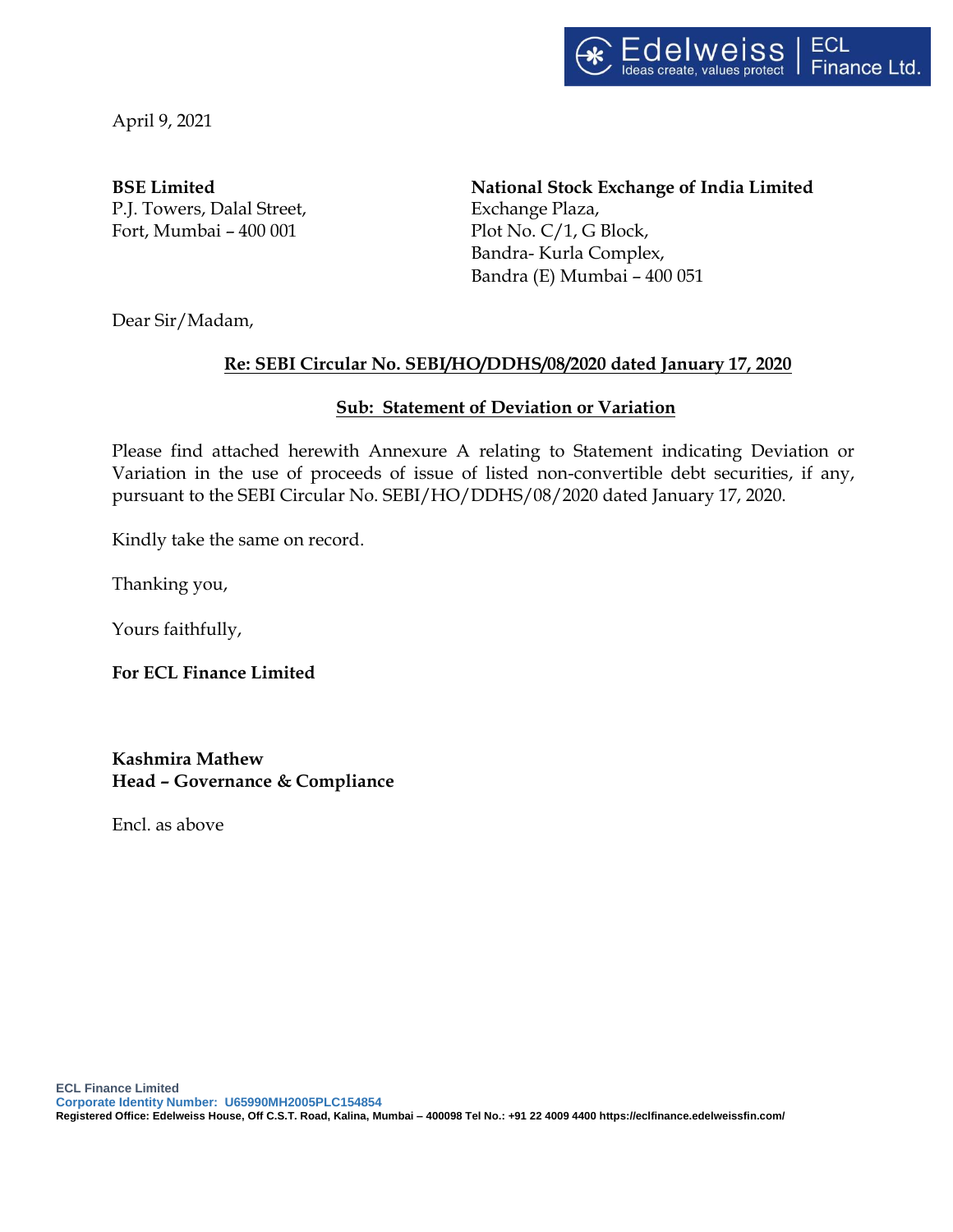## **ANNEXURE A**

## **Statement of Deviation or Variation in the use of proceeds of issue of listed nonconvertible debt securities**

| <b>Statement of Deviation or Variation</b>                                                                           |                                          |  |  |  |
|----------------------------------------------------------------------------------------------------------------------|------------------------------------------|--|--|--|
| Name of listed entity                                                                                                | <b>ECL Finance Limited</b>               |  |  |  |
| Mode of Fund Raising                                                                                                 | <b>Public Issues / Private Placement</b> |  |  |  |
| Type of instrument                                                                                                   | <b>Non-Convertible Debentures</b>        |  |  |  |
| Date of Raising Funds during half<br>vear ended March 31, 2021                                                       |                                          |  |  |  |
| Amount Raised during half year<br>ended March 31, 2021 (in Rs.)                                                      | <b>NIL</b>                               |  |  |  |
| Report filed for half year ended                                                                                     | March 31, 2021                           |  |  |  |
| Is there a Deviation / Variation in<br>use of funds raised?                                                          | Not applicable                           |  |  |  |
| Whether any approval is required<br>to vary the objects of the issue<br>stated in the prospectus/ offer<br>document? | Not applicable                           |  |  |  |
| If yes, details of the approval so<br>required?                                                                      | Not applicable                           |  |  |  |
| Date of approval                                                                                                     |                                          |  |  |  |
| Explanation for the Deviation /<br>Variation                                                                         |                                          |  |  |  |
| Comments of the audit committee-<br>after review                                                                     |                                          |  |  |  |
| Comments of the auditors, if any                                                                                     |                                          |  |  |  |
| Objects for which funds have<br>been raised and where there has<br>been a deviation, in the following<br>table:      |                                          |  |  |  |

**ECL Finance Limited**

**Corporate Identity Number: U65990MH2005PLC154854**

**Registered Office: Edelweiss House, Off C.S.T. Road, Kalina, Mumbai – 400098 Tel No.: +91 22 4009 4400 https://eclfinance.edelweissfin.com/**